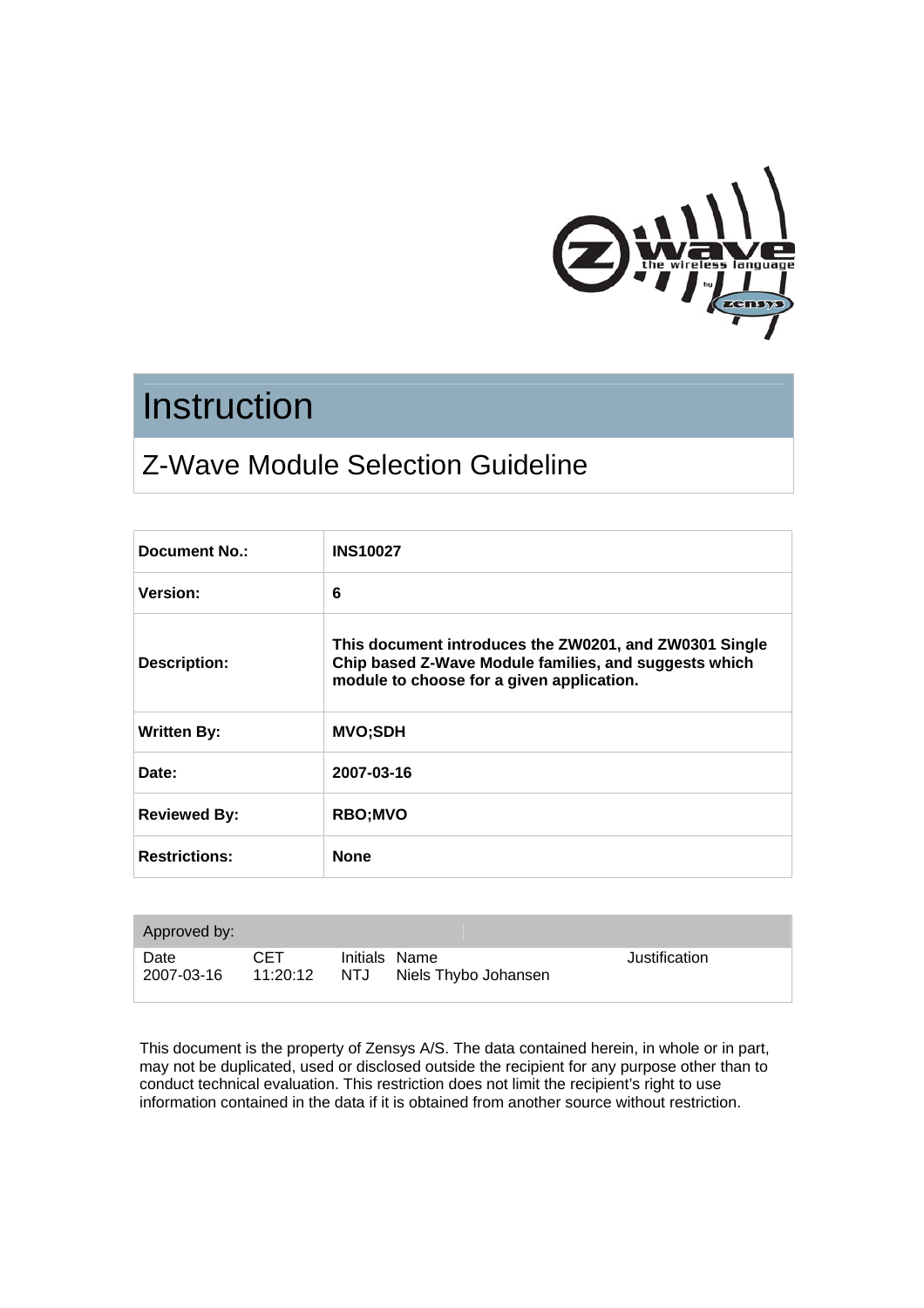#### **REVISION RECORD**

| Doc. Rev Date |          | By         | <b>Pages</b><br>affected | <b>Brief description of changes</b>                         |
|---------------|----------|------------|--------------------------|-------------------------------------------------------------|
| 01.00         | 20020822 | <b>TBA</b> | All                      | <b>First Release</b>                                        |
| 02.00         | 20030409 | <b>OLT</b> | All                      | New SW API's added and ZM1206 Z-Wave Module Added           |
| 03.00         | 20031112 | <b>TJO</b> | All                      | New layout and a wide range of information has been added   |
| 03.01         | 20040504 | <b>OLT</b> | All                      | Minor wording changes                                       |
| 04.00         | 20050404 | <b>OLT</b> | All                      | ZW0201 Single Chip included                                 |
| 4             | 20060106 | <b>MVO</b> | All                      | New 1 <sup>st</sup> page/header/footer contents. New Doc No |
| 5             | 20061015 | <b>SDH</b> | All                      | ZM2120 added to selection guide                             |
| 6             | 20070226 | <b>MVO</b> | All                      | Removed "Confidential" from footer                          |
|               |          | <b>SDH</b> |                          | Updated to include ZW0301 based modules.                    |
|               |          |            |                          | ZW0102 based modules removed.                               |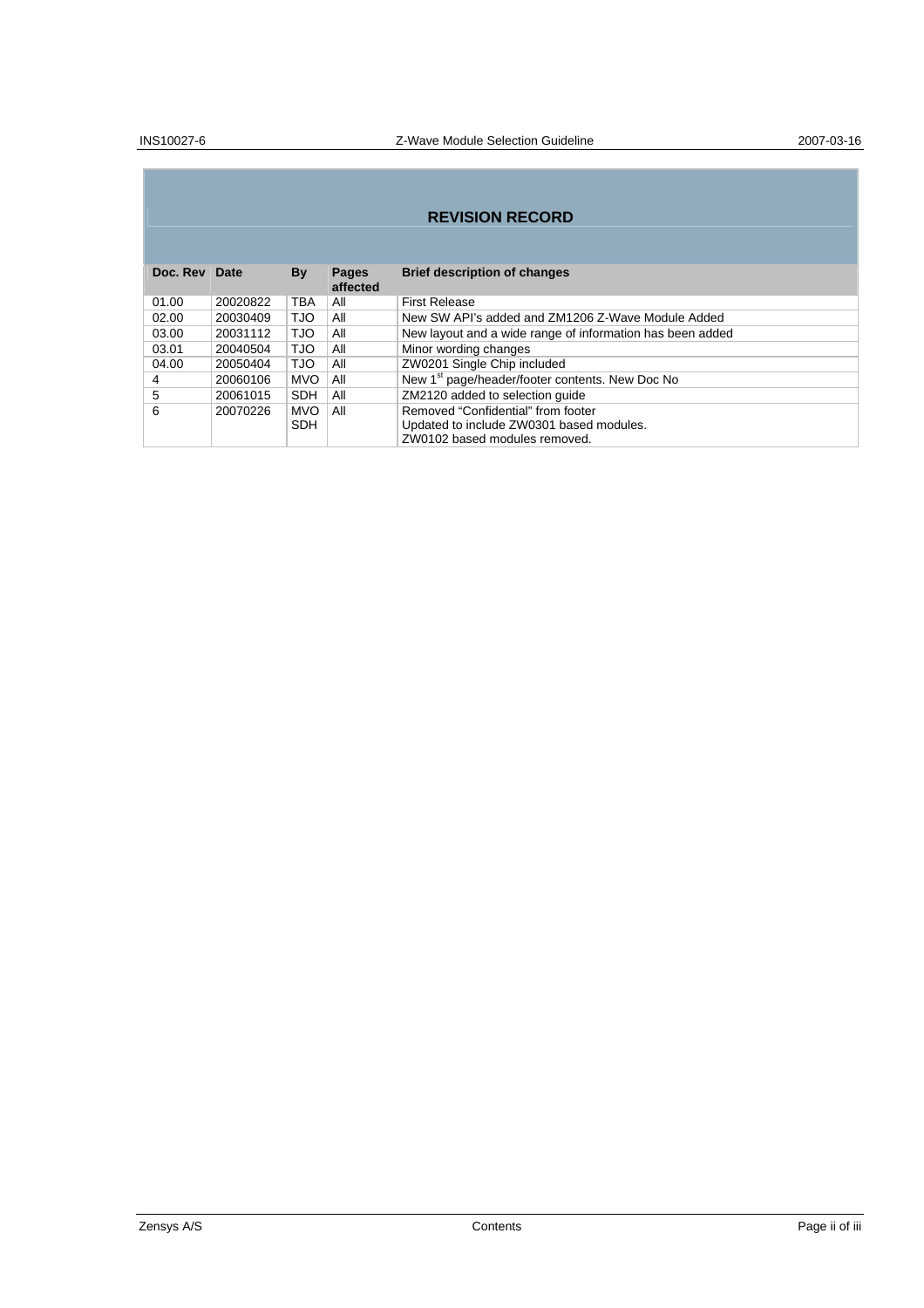# **Table of Contents**

| $\mathbf 1$  |                                          |  |
|--------------|------------------------------------------|--|
| $\mathbf{2}$ |                                          |  |
|              |                                          |  |
|              |                                          |  |
|              | 3.3.1.2<br>3.3.1.3<br>3.3.1.4<br>3.3.1.5 |  |
|              |                                          |  |
|              |                                          |  |
| $5 -$        |                                          |  |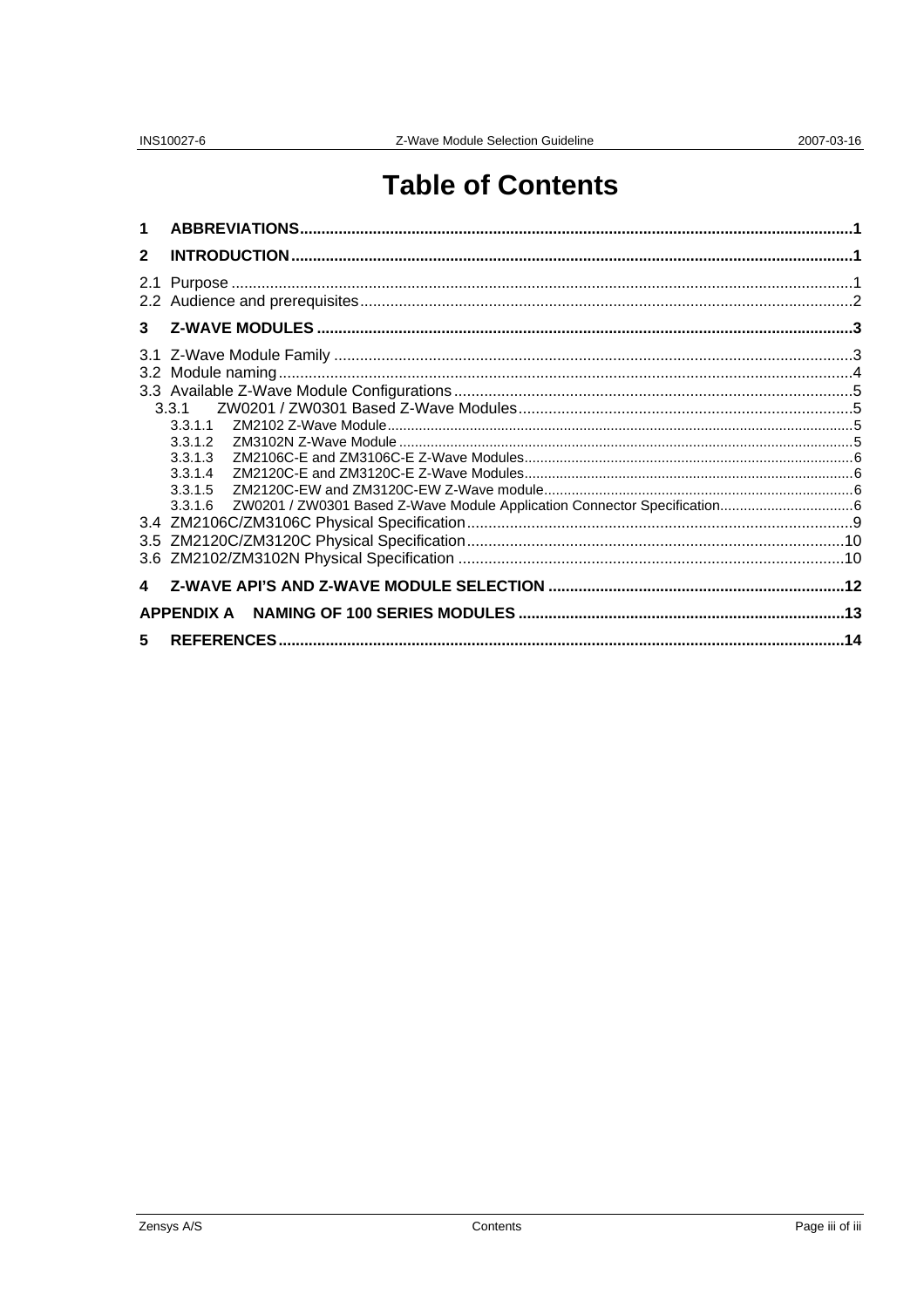## **1 ABBREVIATIONS**

| <b>Abbreviation</b> | <b>Explanation</b>                                               |
|---------------------|------------------------------------------------------------------|
| <b>ADC</b>          | Analog-to-Digital Converter                                      |
| <b>API</b>          | Application Programming Interface                                |
| EU                  | Europa                                                           |
| <b>FSK</b>          | <b>Frequency Shift Keying</b>                                    |
| <b>GPIO</b>         | General Purpose Input/Output                                     |
| <b>HW</b>           | Hardware                                                         |
| $\overline{1/O}$    | Input/Output                                                     |
| <b>MCU</b>          | Micro Controller Unit                                            |
| <b>OEM</b>          | <b>Original Equipment Manufacturer</b>                           |
| <b>PCB</b>          | <b>Printed Circuit Board</b>                                     |
| <b>POR</b>          | Power On Reset                                                   |
| $\overline{RF}$     | Radio Frequency                                                  |
| <b>RTC</b>          | Real-Time-Clock                                                  |
| <b>RX</b>           | Receive                                                          |
| <b>SPI</b>          | Serial Peripheral Interface                                      |
| <b>SRAM</b>         | <b>Static Random Access Memory</b>                               |
| SW                  | Software                                                         |
| <b>TX</b>           | Transmit                                                         |
| <b>UART</b>         | Universal Asynchronous Receive Transmit                          |
| <b>US</b>           | <b>United States</b>                                             |
| ZW0102              | Z-Wave Single Chip, first generation                             |
| ZM1206              | 6 cm <sup>2</sup> Z-Wave Module based on the ZW0102 Single Chip  |
| ZM1220              | 20 cm <sup>2</sup> Z-Wave Module based on the ZW0102 Single Chip |
| ZW0201              | Z-Wave Single Chip, second generation                            |
| ZM2102              | 2 cm <sup>2</sup> Z-Wave Module based on the ZW0201 Singe Chip   |
| ZM2106C             | 6 cm <sup>2</sup> Z-Wave Module based on the ZM2102 Module       |
| ZM2120C             | 20 cm <sup>2</sup> Z-Wave Module based on the ZW0201 Single Chip |
| ZW0301              | Z-Wave Single Chip, third generation                             |
| ZM3102N             | 2 cm <sup>2</sup> Z-Wave Module based on the ZW0301 Singe Chip   |
| ZM3106C             | 6 cm <sup>2</sup> Z-Wave Module based on the ZM3102N Module      |
| ZM3120C             | 20 cm <sup>2</sup> Z-Wave Module based on the ZM3102N Module     |
| <b>HK</b>           | Hong Kong                                                        |
| <b>ANZ</b>          | Australia / New Zealand                                          |

### **2 INTRODUCTION**

#### **2.1 Purpose**

The purpose of this document is to guide the developer in deciding which of the currently available Z-Wave Modules in the ZW0201 and ZW0301 Z-Wave Module Family to choose for a given application.

Each of the Z-Wave Modules exists in a 908.42MHz (US), 868.42 MHz (EU), 919.82 MHz (HK), 921.42 MHz (ANZ) version – the choice of frequency must be based on which region the final product will be used in and is therefore not within the scope of this document.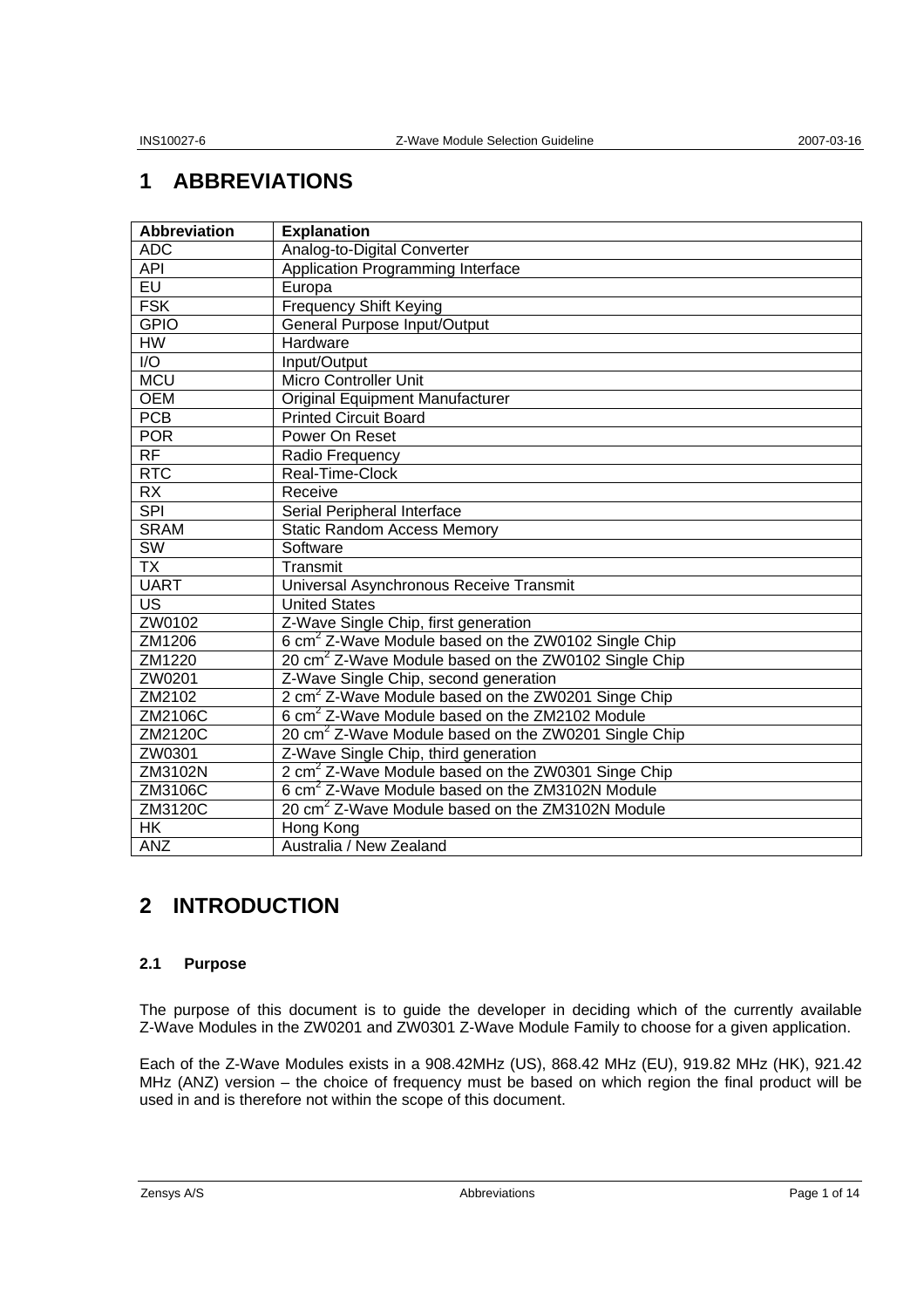#### **2.2 Audience and prerequisites**

The audience is OEM developers responsible for deciding how to build and design Z-Wave enabled products.

Prerequisites are knowledge about Z-Wave API's [1] as well as the basic functionalities of how to configure and maintain the Z-Wave Network. Please refer to: [2]- Z-Wave Node Type Overview and Network Installation Guide.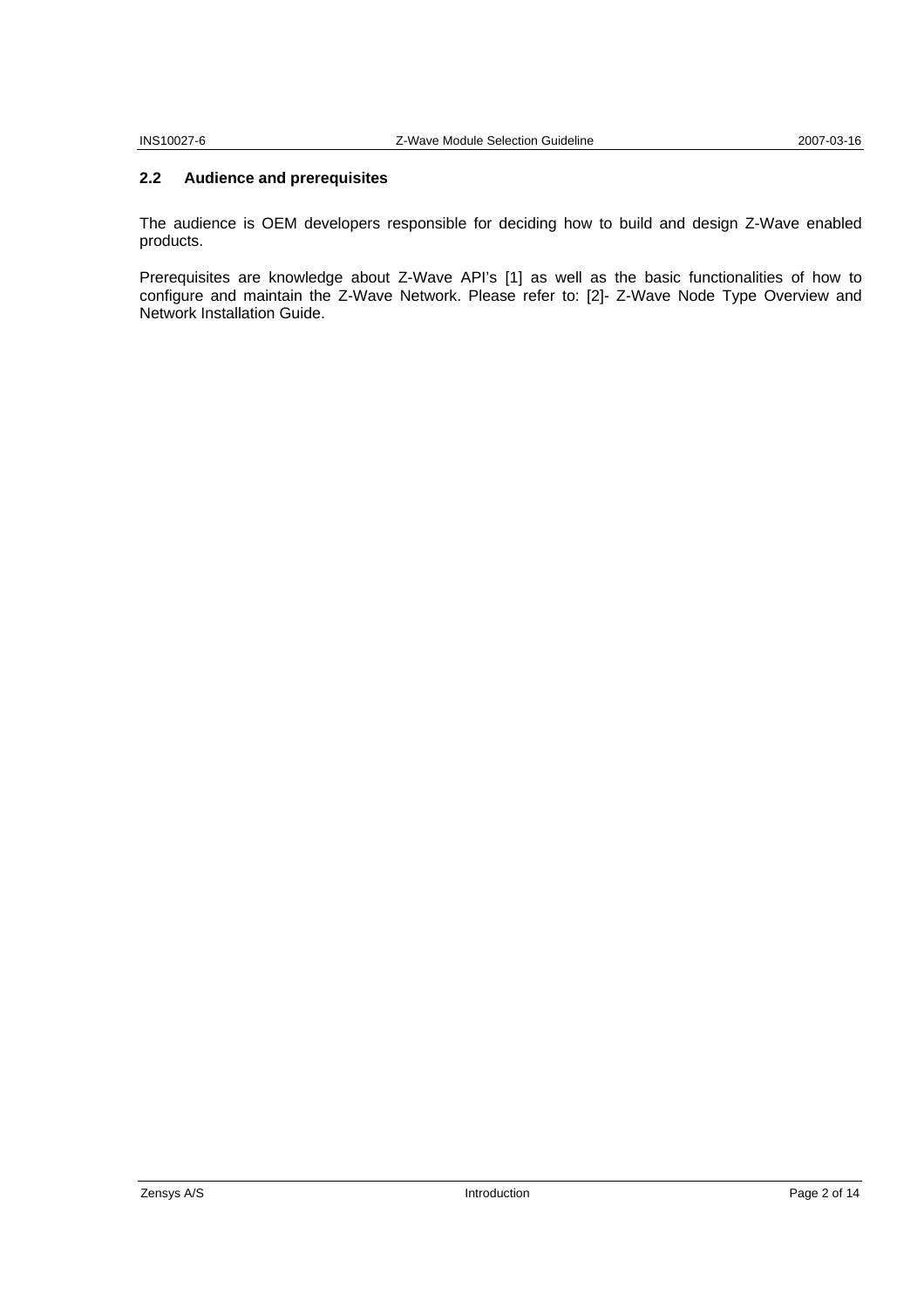## **3 Z-WAVE MODULES**

The ZW0201/ZW0301 Single Chip based Z-Wave Modules have been developed by Zensys A/S and have been extensively tested with regards to both digital signal integrity and RF performances. The modules have been RF/EMC tested and have passed FCC part 15 and R&TTE Directives. Refer to the datasheet for ZW0201 [3], ZW0301 [4] for a detailed description of chip functionalities.

All necessary documentation for pre-production of the Z-Wave Modules, including schematics, BOM's, PCB documentation, production test documents, etc. is available as a Blueprint package. This enables OEM customers to reduce time to market for their Z-Wave enabled products. For further information on Blueprint content, please contact Zensys A/S.

#### **3.1 Z-Wave Module Family**

Three Z-Wave Module form factors currently exist. The Integrated Z-Wave Module called ZMxx20, which is a 20 $cm<sup>2</sup>$  single side mounted PCB having an integrated PCB antenna (other external antennas can be used) and some mounting options. The Small-Form-Factor Z-Wave Module called ZMxx06, which is a 6cm<sup>2</sup> single side mounted PCB used for small size applications. The ZMxx06 do not have an integrated antenna and therefore requires an external antenna, enabling flexible antenna design and mounting. The smallest Z-Wave Module called ZM2102/ZM3102N is a small pre-manufactured and pre-tested module in size 12.5mm. x 13.6mm. The ZM2102/ZM3102N can be mounted with a standard pick-and-place machine on the production line and undergo a re-flow process or be hand soldered to the Application PCB. The ZM2102/ZM3102N does not have an integrated antenna and therefore requires an external antenna, enabling flexible antenna design and mounting.

| <b>Description</b>                                     | ZM2102<br>Z-Wave<br><b>Module</b> | <b>ZM2106C</b><br>Z-Wave<br><b>Module</b> | <b>ZM2120C</b><br>Z-Wave<br><b>Module</b> | <b>ZM3102N</b><br>Z-Wave<br><b>Module</b> | <b>ZM3106C</b><br>Z-Wave<br><b>Module</b> | <b>ZM3120C</b><br>Z-Wave<br><b>Module</b> |
|--------------------------------------------------------|-----------------------------------|-------------------------------------------|-------------------------------------------|-------------------------------------------|-------------------------------------------|-------------------------------------------|
| Z-Wave Single Chip                                     | ZW0201                            | ZW0201                                    | ZW0201                                    | ZW0301                                    | ZW0301                                    | ZW0301                                    |
| Number of GPIO's<br>(dual functionality)               | 10(10)                            | 10(10)                                    | 10(10)                                    | 10(10)                                    | 10(10)                                    | 10(10)                                    |
| Interrupt Input <sup>(1)</sup>                         | 2                                 | $\overline{2}$                            | $\overline{2}$                            | $\overline{2}$                            | $\overline{2}$                            | 2                                         |
| Serial<br><b>UART</b><br>Interface <sup>(1)</sup>      | 1                                 | $\mathbf{1}$                              | 1                                         | $\mathbf{1}$                              | 1                                         | 1                                         |
| SPI Interface <sup>(1)</sup>                           | $\mathbf{1}$                      | $\mathbf{1}$                              | 1                                         | $\mathbf{1}$                              | 1                                         | $\mathbf{1}$                              |
| Zerox Cross Input <sup>(1)</sup>                       | 1                                 | $\mathbf{1}$                              | 1                                         | $\mathbf{1}$                              | 1                                         | $\mathbf{1}$                              |
| Triac<br>Control<br>Output <sup>(1)</sup>              | 1                                 | $\mathbf{1}$                              | 1                                         | $\mathbf{1}$                              | 1                                         | $\mathbf{1}$                              |
| PWM Output <sup>(1)</sup>                              | 1                                 | 1                                         | 1                                         | 1                                         | 1                                         | $\mathbf{1}$                              |
| <b>ADC</b><br>Input<br>(multiplexed)                   | $\overline{\mathbf{4}}$           | $\overline{4}$                            | 4                                         | 4                                         | 4                                         | 4                                         |
| Wake-Up-Timer<br>Sleep period [sec]                    | 1<br>$1 - 256$                    | 1<br>1-256                                | 1<br>$1 - 256$                            | 1<br>7.8m-256                             | 1<br>7.8m-256                             | 1<br>7.8m-256                             |
| Support for ext PA<br>Max rad. power.                  | <b>No</b>                         | <b>No</b>                                 | <b>No</b>                                 | Yes<br>+6dBm                              | Yes<br>$+6dBr$                            | <b>Yes</b><br>$+6dBr$                     |
| <b>Mounting Options</b>                                |                                   |                                           |                                           |                                           |                                           |                                           |
| <b>RTC Crystal</b>                                     | <b>No</b>                         | <b>No</b>                                 | <b>No</b>                                 | <b>No</b>                                 | <b>No</b>                                 | <b>No</b>                                 |
| <b>EEPROM</b>                                          | <b>No</b>                         | Yes                                       | Yes                                       | <b>No</b>                                 | Yes                                       | Yes                                       |
| Push Button                                            | <b>No</b>                         | <b>No</b>                                 | Yes                                       | <b>No</b>                                 | <b>No</b>                                 | Yes                                       |
| on-board<br>External<br><b>Reset Device</b>            | <b>No</b>                         | <b>No</b>                                 | <b>No</b>                                 | <b>No</b>                                 | <b>No</b>                                 | <b>No</b>                                 |
| Voltage<br>On-board<br>Regulator                       | <b>No</b>                         | <b>No</b>                                 | Yes                                       | <b>No</b>                                 | <b>No</b>                                 | Yes                                       |
| Zerox and ADC<br>signal 5V-to-3.3V<br>level conversion | <b>No</b>                         | <b>No</b>                                 | <b>No</b>                                 | <b>No</b>                                 | <b>No</b>                                 | <b>No</b>                                 |

The following table describes features and mounting options of the available Z-Wave Modules.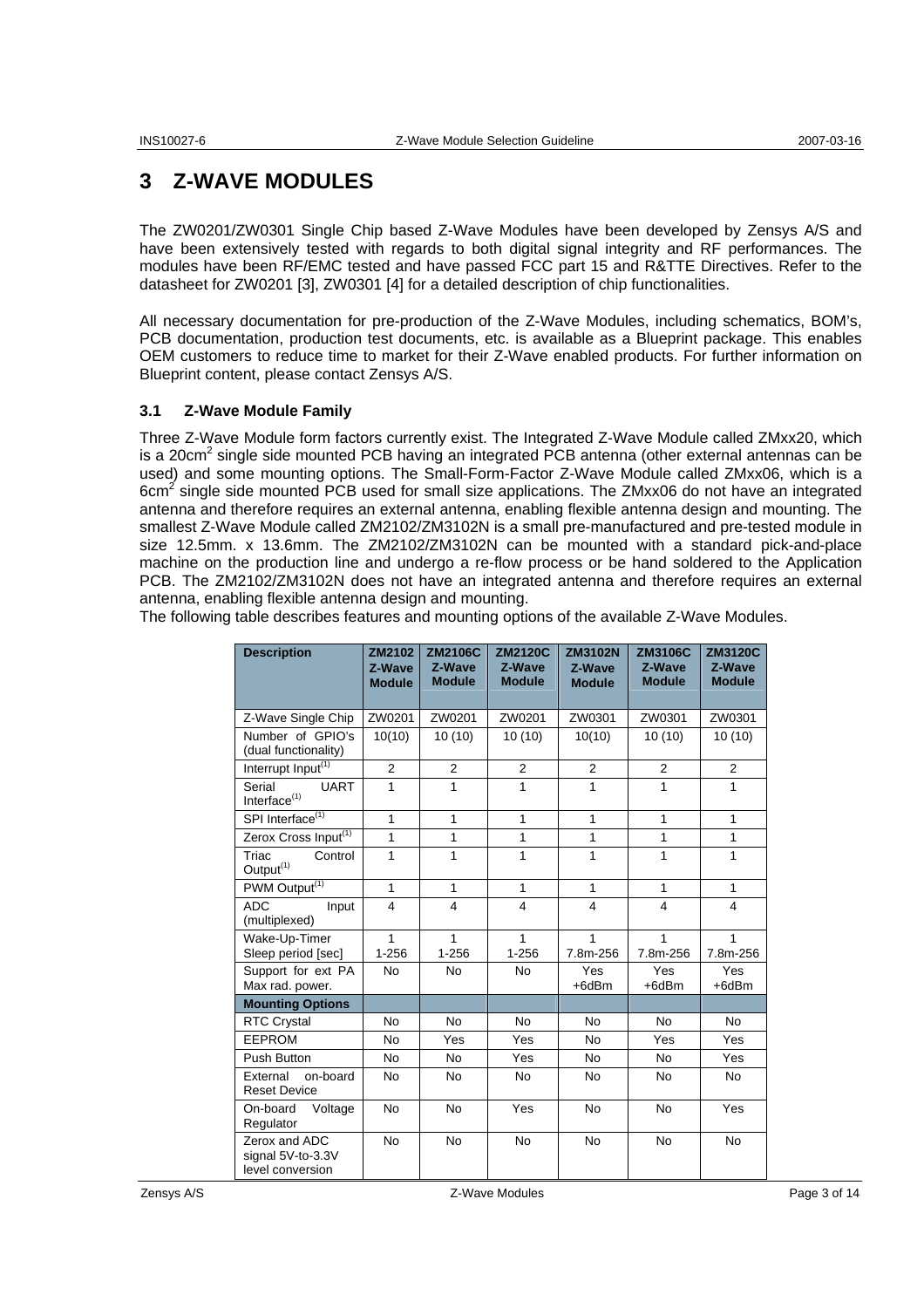#### INS10027-6 Z-Wave Module Selection Guideline 2007-03-16

| <b>Description</b>                                    | ZM2102<br>Z-Wave<br><b>Module</b>                        | <b>ZM2106C</b><br>Z-Wave<br><b>Module</b> | <b>ZM2120C</b><br>Z-Wave<br><b>Module</b>   | <b>ZM3102N</b><br>Z-Wave<br><b>Module</b>          | ZM3106C<br>Z-Wave<br><b>Module</b>   | <b>ZM3120C</b><br>Z-Wave<br><b>Module</b>   |
|-------------------------------------------------------|----------------------------------------------------------|-------------------------------------------|---------------------------------------------|----------------------------------------------------|--------------------------------------|---------------------------------------------|
| <b>Antenna Options</b>                                |                                                          |                                           |                                             |                                                    |                                      |                                             |
| <b>PCB</b> Antenna                                    | No                                                       | <b>No</b>                                 | Yes                                         | <b>No</b>                                          | <b>No</b>                            | Yes                                         |
| <b>SMA Connector</b>                                  | No                                                       | No                                        | Yes                                         | <b>No</b>                                          | <b>No</b>                            | Yes                                         |
| Wire<br>Antenna<br>mounting Hole                      | No                                                       | Yes                                       | Yes                                         | <b>No</b>                                          | Yes                                  | Yes                                         |
| Antenna<br>connector<br>Application<br>(to<br>Module) | Cast.<br>Notch                                           | 1x3<br>2mm pitch                          | <b>No</b>                                   | Cast. Notch                                        | 1x3<br>2mm pitch                     | <b>No</b>                                   |
| <b>Mechanical</b>                                     |                                                          |                                           |                                             |                                                    |                                      |                                             |
| Application<br>Connector                              | Cast.<br><b>Notches</b><br>18                            | Pin row<br>2x8                            | Pin row<br>2x10                             | Cast.<br><b>Notches</b><br>18                      | Pin row<br>2x8                       | Pin row<br>2x10                             |
| <b>Connector Pitch</b>                                |                                                          | 2mm                                       | 2mm                                         |                                                    | 2mm                                  | 2mm                                         |
| <b>PCB Size</b>                                       | $\sim 2 \text{cm}^2$<br>(12.5mm)<br>$\cdot$ X<br>13.6mm) | $\sim$ 6cm <sup>2</sup><br>(21x30mm)      | $\sim 20 \text{cm}^2$<br>(40.5 x)<br>50mm.) | $\sim 2 \text{cm}^2$<br>(12.5mm. x)<br>$13.6mm.$ ) | $\sim$ 6cm <sup>2</sup><br>(21x30mm) | $\sim 20 \text{cm}^2$<br>(40.5 x)<br>50mm.) |
| <b>Support Post Hole</b>                              | No                                                       | <b>No</b>                                 | Yes                                         | <b>No</b>                                          | <b>No</b>                            | Yes                                         |
| <b>SMD</b><br>Component<br>Mount                      | Single<br>Sided                                          | Single<br>Sided                           | Single<br>Sided                             | Single<br>Sided                                    | Single<br>Sided                      | Single<br>Sided                             |

(1) Can also be used as General Purpose Input/Output

**Table 1** Z-Wave Module Overview

#### **3.2 Module naming**

Explanation of the ZW0201 based Z-Wave Module naming.



**Figure 1** ZW0201 Z-Wave Module Naming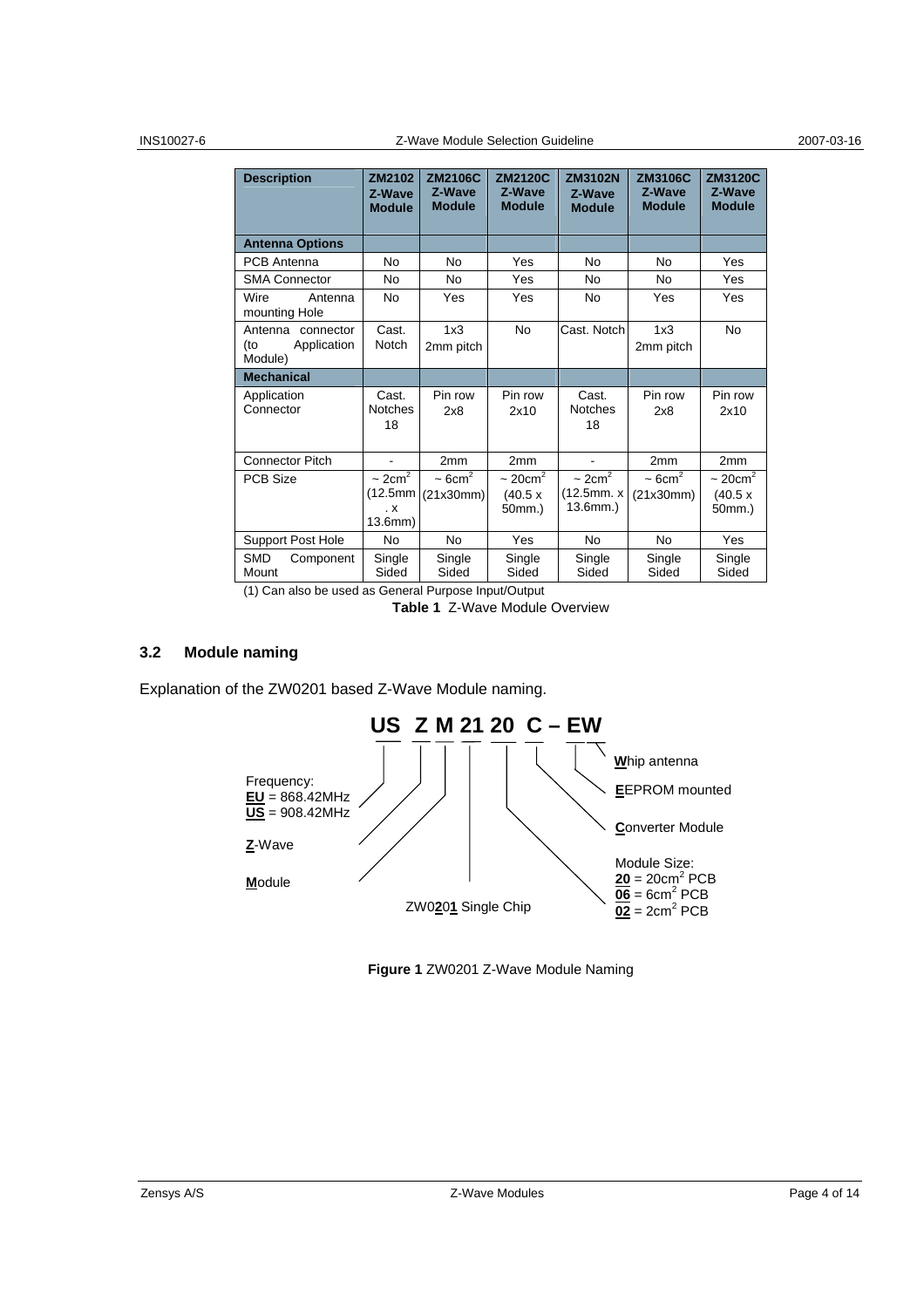Explanation of the ZW0301 based Z-Wave Module naming.



**Figure 2** ZW0301 Z-Wave Module Naming

Refer to Appendix A for a description of the 100 series Z-Wave modules naming.

#### **3.3 Available Z-Wave Module Configurations**

The above module configurations are based on Blueprints available from Zensys. Other configurations are of course possible by changing the BOM's to represent your needs

Note: additional mounting options such as Push Button and External On-board Reset Device, On-board Voltage Regulator" and Zerox and ADC signal 5V-to-3.3V level conversion" (see Table 1) are not specified as part of the module name but should be specified separately.

#### **3.3.1 ZW0201 / ZW0301 Based Z-Wave Modules**

The following Z-Wave Modules are based on the ZW0201 or ZW0301 Single Chips.

#### **3.3.1.1 ZM2102 Z-Wave Module**

The ZM2102 is the 2cm<sup>2</sup> Z-Wave Module based on ZW0201 having the necessary components mounted in order to operate as a Z-Wave Slave node. The ZM2102 is designed to be supplied as a "component", optionally with a top shield. The module, both with and without the top shield, can be mounted with a standard pick-and-place SMT machine. The electrical interface pads are designed as castellation notches.

#### **3.3.1.2 ZM3102N Z-Wave Module**

The ZM3102N is the  $2cm^2$  Z-Wave Module based on ZW0301 having the necessary components mounted in order to operate as a Z-Wave Slave node. The ZM3102N is designed to be supplied as a "component", optionally with a top shield. The module, both with and without the top shield, can be mounted with a standard pick-and-place SMT machine. The electrical interface pads are designed as castellation notches.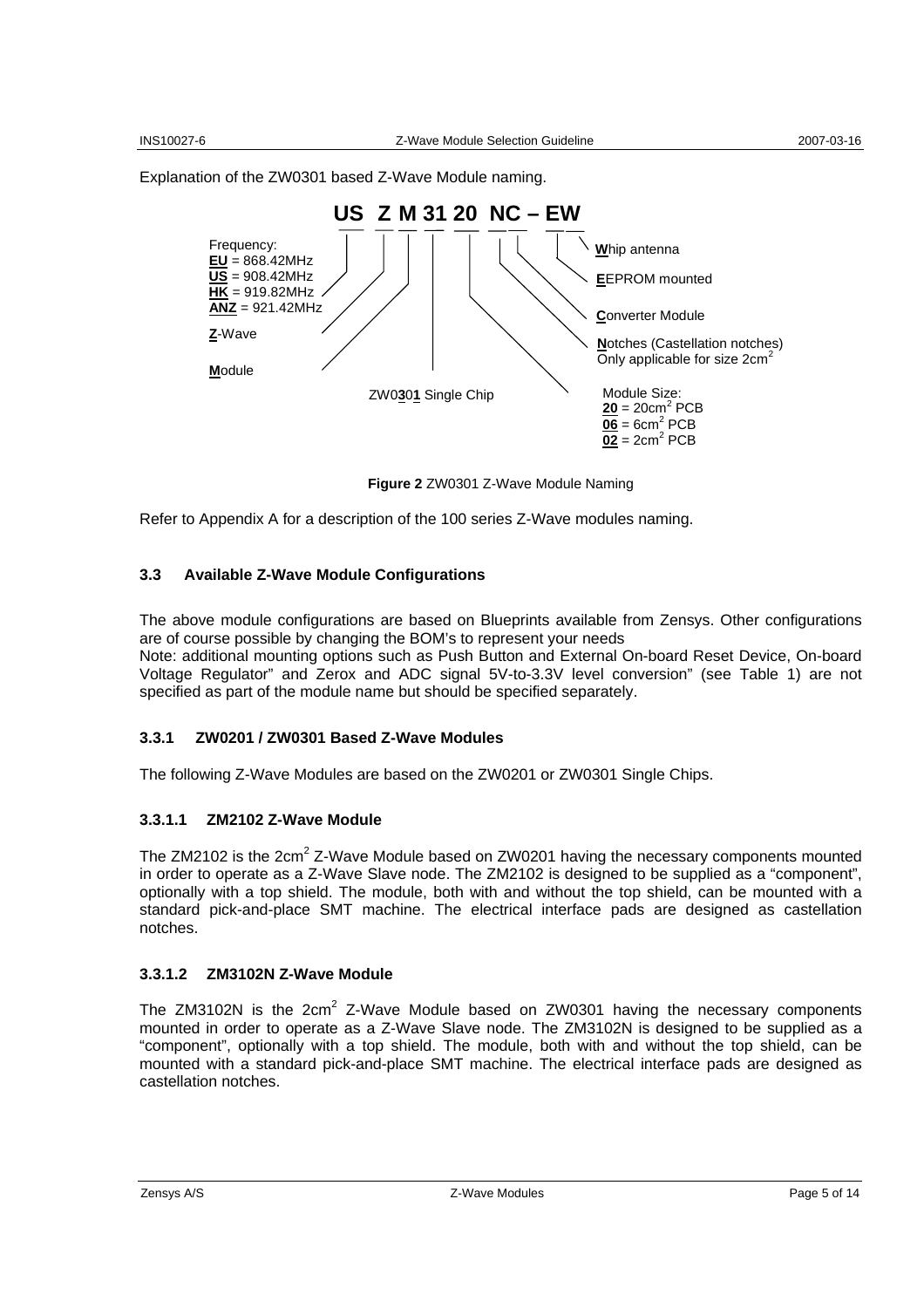#### **3.3.1.3 ZM2106C-E and ZM3106C-E Z-Wave Modules**

The ZM2106C / ZM3106C are the "basic"  $6cm^2$  Z-Wave Module with the ZM2102 / ZM3102N Z-Wave Module mounted on it. The ZM2106C / ZM3106C are used for easy migration from the ZM1206 Z-Wave Module using the ZW0102 Z-Wave Single Chip to the ZW0201 or ZW0301 Z-Wave Single Chip platform. The ZM2106C-E / ZM3106C-E modules have also an external onboard EEPROM mounted. This enables the modules to run Z-Wave Controller and Enhanced Slave applications.

#### **3.3.1.4 ZM2120C-E and ZM3120C-E Z-Wave Modules**

The ZM2120C / ZM3120C are used to convert the smaller ZM2102 / ZM3102N Z-Wave Modules to a platform with a size of 20cm<sup>2</sup>. This allows easy migration from the ZM1220 Z-Wave Module family to the ZM2120C / ZM3120C Z-Wave Modules, which consists of the ZW0201 / ZW0301 Z-Wave Single Chips. The modules have mounted EEPROM for Z-Wave controller and enhanced slave applications. The ZM2120C / ZM3120C Z-Wave modules are RF matched and connected to the onboard PCB antenna.

#### **3.3.1.5 ZM2120C-EW and ZM3120C-EW Z-Wave module**

The ZM2120C-W and ZM3120C-W are prepared for use with the whip antenna connected to the SMA connector. Otherwise, these modules are similar to ZM2120C-E / ZM3120C-E Z-Wave Modules with EEPROM

#### **3.3.1.6 ZW0201 / ZW0301 Based Z-Wave Module Application Connector Specification**

The Application Connector interfacing the ZM2106C / ZM3106C Z-Wave Modules with the OEM Application is a 2mm pitch 2x8 pin row. The ZM2120C / ZM3120C use a 2mm pitch 2x10 pin row. ZM2102 / ZM3102N Z-Wave Module have 18 castellation notches interfacing the module with the Application PCB.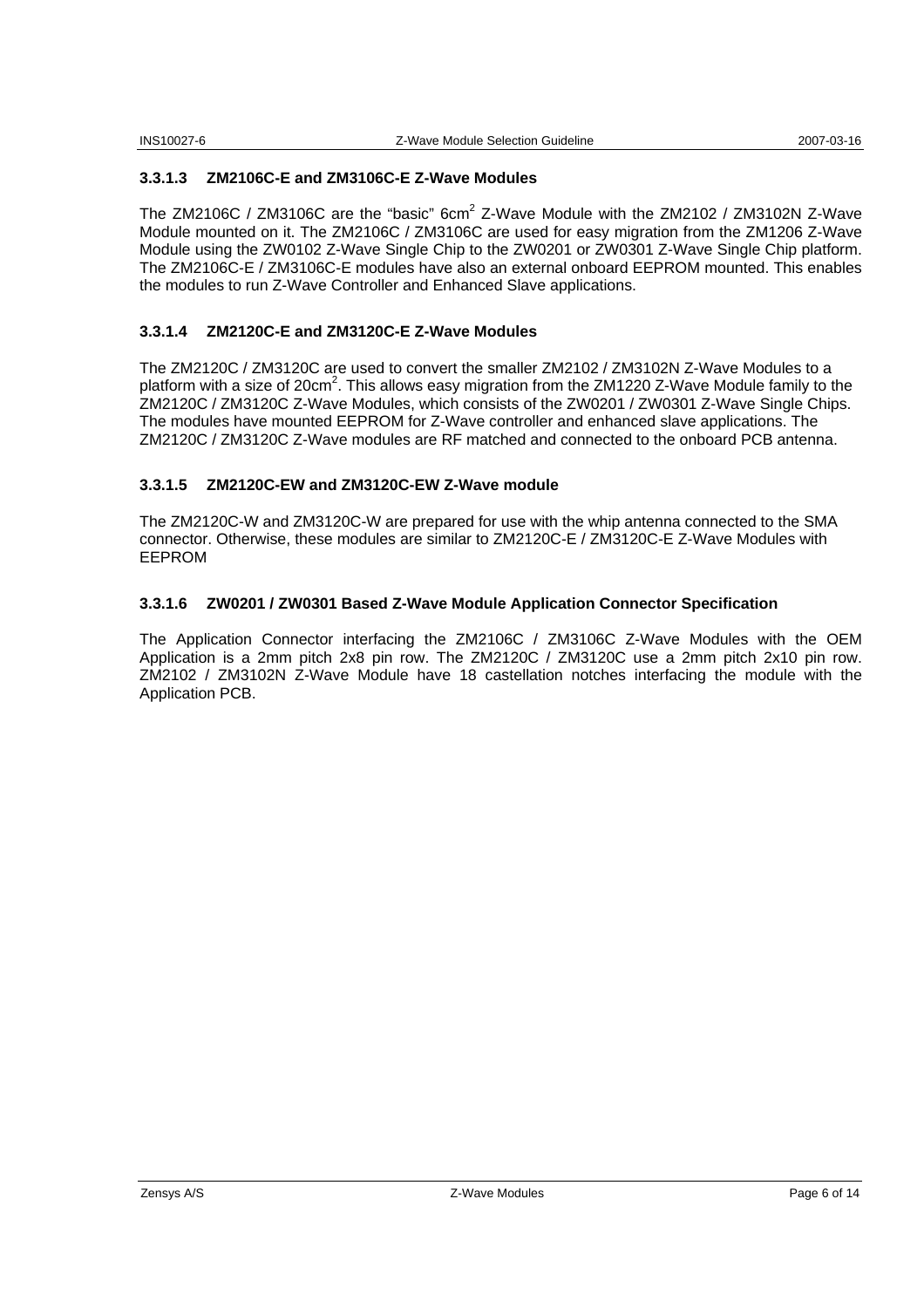|                     | ZM2102 / ZM3102N                          |                     |                                           |                   | ZM2106C / ZM3106C                                                                                                               |                |
|---------------------|-------------------------------------------|---------------------|-------------------------------------------|-------------------|---------------------------------------------------------------------------------------------------------------------------------|----------------|
| <b>Notch</b><br>no. | <b>Signal</b><br>name                     | <b>Notch</b><br>No. | <b>Notch</b><br><b>Name</b>               | <b>Pin</b><br>No. | <b>Pin Name</b>                                                                                                                 | Pin<br>No.     |
| 1                   | <b>GND</b>                                | 2                   | <b>RESET N</b>                            | 1                 | <b>GND</b>                                                                                                                      | $\overline{2}$ |
| 3                   | P1.7/<br>INT <sub>1</sub>                 | $\overline{4}$      | P1.6/<br>PWM/<br><b>INTO</b>              | 3                 | <b>TRIAC</b><br>(P0.1/ADC1)                                                                                                     | $\overline{4}$ |
| 5                   | P1.5/<br>$SS_N^1$                         | 6                   | <b>GND</b>                                | 5                 | <b>ZEROX</b><br>(P0.0/ADC0)                                                                                                     | 6              |
| $\overline{7}$      | P1.2/<br><b>MISO</b>                      | 8                   | P1.4/<br><b>SCK</b>                       | $\overline{7}$    | <b>TXD</b><br>(P1.0/ADC2)                                                                                                       | 8              |
| 9                   | P1.3/<br><b>MOSI</b>                      | 10                  | P1.1/<br>ADC3/<br><b>RXD</b>              | 9                 | <b>RXD</b><br>(P1.1/ADC3)                                                                                                       | 10             |
| 11                  | <b>VCC</b>                                | 12                  | <b>GND</b>                                | 11                | <b>PWM</b><br>(P1.6/INT0)                                                                                                       | 12             |
| 13                  | P0.1/<br>ADC1/<br><b>TRIAC</b>            | 14                  | P <sub>0.0</sub><br>ADC0/<br><b>ZEROX</b> | 13                | VPP <sup>1</sup>                                                                                                                | 14             |
| 15                  | P1.0/<br>ADC <sub>2</sub> /<br><b>TXD</b> | 16                  | <b>GND</b>                                | 15                | <b>GND</b>                                                                                                                      | 16             |
| 17                  | <b>GND</b>                                | 18                  | RF in/out                                 | 1 <sub>1</sub>    | VPP is available for programming of future Z-Wave<br>Modules. VPP is not connected when used<br>together with ZM2102 / ZM3102N. |                |

|                                     | ZM2102 / ZM3102N        |                                |                | ZM2106C / ZM3106C                                                                                     |                         |                 |
|-------------------------------------|-------------------------|--------------------------------|----------------|-------------------------------------------------------------------------------------------------------|-------------------------|-----------------|
| iqnal<br>ame                        | <b>Notch</b><br>No.     | <b>Notch</b><br><b>Name</b>    | Pin<br>No.     | <b>Pin Name</b>                                                                                       | Pin<br>No.              | <b>Pin Name</b> |
| ND                                  | 2                       | <b>RESET N</b>                 | 1              | <b>GND</b>                                                                                            | 2                       |                 |
| 1.7/<br>JT1                         | $\overline{\mathbf{4}}$ | P1.6/<br>PWM/<br><b>INTO</b>   | 3              | <b>TRIAC</b><br>(P0.1/ADC1)                                                                           | $\overline{\mathbf{4}}$ |                 |
| 1.5/<br>$\mathsf{S}\_ \mathsf{N}^1$ | 6                       | <b>GND</b>                     | 5              | <b>ZEROX</b><br>(P0.0/ADC0)                                                                           | 6                       |                 |
| 1.2/<br>11 so                       | 8                       | P1.4/<br><b>SCK</b>            | $\overline{7}$ | <b>TXD</b><br>(P1.0/ADC2)                                                                             | 8                       |                 |
| 1.3/<br>IOSI                        | 10                      | P1.1/<br>ADC3/<br><b>RXD</b>   | 9              | <b>RXD</b><br>(P1.1/ADC3)                                                                             | 10                      |                 |
| СC                                  | 12                      | <b>GND</b>                     | 11             | <b>PWM</b><br>(P1.6/INT0)                                                                             | 12                      |                 |
| 0.1 /<br>DC1 /<br>RIAC              | 14                      | P0.0/<br>ADC0/<br><b>ZEROX</b> | 13             | VPP <sup>1</sup>                                                                                      | 14                      |                 |
| 1.0/<br>DC2 /<br>XD                 | 16                      | <b>GND</b>                     | 15             | <b>GND</b>                                                                                            | 16                      |                 |
| ND.                                 | 18                      | RF in/out                      | $\mathbf{1}$ . | VPP is available for programming of future Z-Wave<br>Madulae, MBB to act composed unless constitution |                         |                 |

#### **ZM2120C / ZM3120C**

| <b>Pin</b> | <b>Pin Name</b>                                                                                                              | Pin | <b>Pin Name</b>        |  |  |  |  |
|------------|------------------------------------------------------------------------------------------------------------------------------|-----|------------------------|--|--|--|--|
| No.        |                                                                                                                              | No. |                        |  |  |  |  |
| 1          | VPP <sup>1</sup>                                                                                                             | 2   | N.C.                   |  |  |  |  |
| 3          | <b>ZEROX</b>                                                                                                                 | 4   | PWM (P1.6/INT0)        |  |  |  |  |
|            | (P0.0/ADC0)                                                                                                                  |     |                        |  |  |  |  |
| 5          | <b>TRIAC</b>                                                                                                                 | 6   | INT1 N (P1.7)          |  |  |  |  |
|            | (P0.1/ADC1)                                                                                                                  |     |                        |  |  |  |  |
| 7          | $ADC2$ (ADC0 or                                                                                                              | 8   | P <sub>1.5</sub>       |  |  |  |  |
|            | ADC2)                                                                                                                        |     |                        |  |  |  |  |
| 9          | N.C.                                                                                                                         | 10  | MISO (P1.2)            |  |  |  |  |
| 11         | <b>VCC</b>                                                                                                                   |     | <b>SCK (P1.4)</b>      |  |  |  |  |
| 13         | <b>GND</b>                                                                                                                   | 14  | <b>MOSI (P1.3)</b>     |  |  |  |  |
| 15         | RESET_N                                                                                                                      | 16  | <b>TXD (P1.0/ADC2)</b> |  |  |  |  |
| 17         | $+3.3V$                                                                                                                      | 18  | RXD (P1.1/ADC3)        |  |  |  |  |
| 19         | N.C.                                                                                                                         | 20  | ADC <sup>3</sup>       |  |  |  |  |
|            |                                                                                                                              |     | (RXD/P1.1/ADC3)        |  |  |  |  |
| 1.         | VPP is available for programming of future Z-Wave Modules. VPP is<br>not connected when used together with ZM2102 / ZM3102N. |     |                        |  |  |  |  |
| 2.         | ADC0 or ADC2 can be selected by resistor R9 or R11. By default                                                               |     |                        |  |  |  |  |
|            | none of the two resistors are mounted.                                                                                       |     |                        |  |  |  |  |

3. Pin 20 is per default not connected to the RXD/ADC3 signal.

**Table 2** Z-Wave Module Application Connector Layout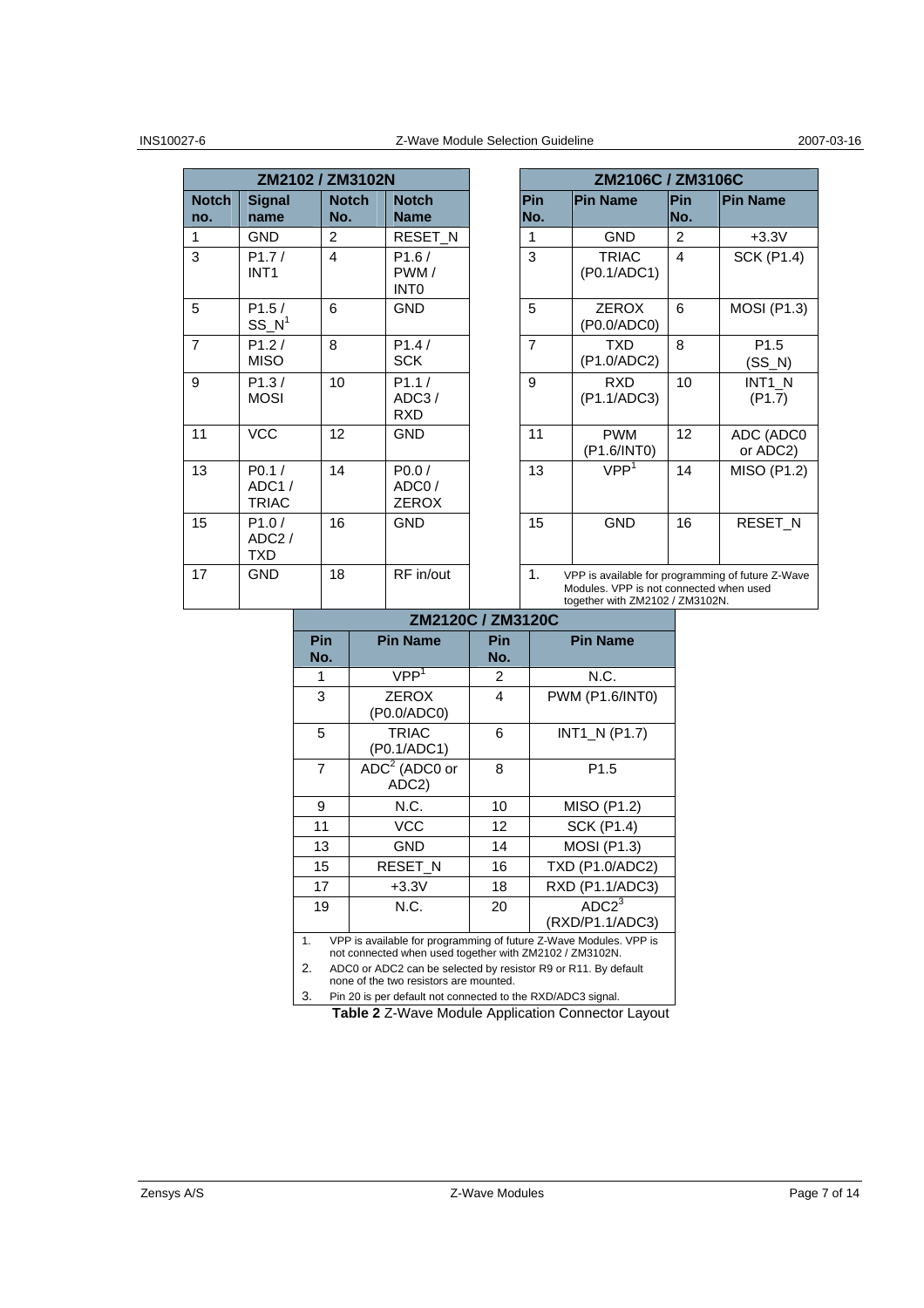| <b>Name</b>                   | <b>I/O</b>        | <b>Description</b>                                                                                                                                                                                                          |
|-------------------------------|-------------------|-----------------------------------------------------------------------------------------------------------------------------------------------------------------------------------------------------------------------------|
| $+3.3V$                       | Power             | Module 3.3V supply input.                                                                                                                                                                                                   |
| ADC[3:0]                      |                   | Analog-to-Digital Converter input. The ADC is 12/8 bit and<br>can use VCC, an internal or an external voltage as<br>reference.<br>ADC3: input<br>ADC2: input<br>ADC1: input/lower reference<br>ADC0: input/higher reference |
| <b>GND</b>                    | Power             | Ground signal                                                                                                                                                                                                               |
| INT[1:0]                      | I/O               | Interrupt: The signal can be either level or edge trigged.<br>When in power down mode, the ZM2102 Z-Wave Module's<br>MCU can be woken up by asserting the interrupt signal.                                                 |
| $P[0.1-0.0],$<br>$P[1.7-1.0]$ | I/O               | In/Out: General purpose I/O signal.                                                                                                                                                                                         |
| MISO <sup>1</sup>             | I/O               | Master-In-Slave-Out SPI interface: output in slave mode<br>operation and input in master mode operation.                                                                                                                    |
| MOSI <sup>1</sup>             | I/O               | Master Out Slave In SPI interface: input in slave mode<br>operation and output in master mode operation.                                                                                                                    |
| <b>PWM</b>                    | I/O               | Pulse Width Modulator Output: Used for frequency variation<br>applications.                                                                                                                                                 |
| RESET_N                       | T                 | Reset: Active low reset. The ZW0201 Single Chip has an<br>integrated Power-On-Reset and Brown-out detection<br>circuitry.                                                                                                   |
| <b>RXD</b>                    | I/O               | UART Receive Data: Supports 9.6kbaud, 37.4kbaud,<br>115.2kbaud.                                                                                                                                                             |
| SCK <sup>1</sup>              | I/O               | SPI Clock: Can be used as either master SPI clock output or<br>slave SPI clock input.                                                                                                                                       |
| P1.5/<br>$SS\ N^1$            | I/O               | Slave Select: Active low SPI slave select input. When in SPI<br>slave mode the input acts as chip select input.                                                                                                             |
| <b>TRIAC</b>                  | I/O               | TRIAC Control: A triac controller is implemented in the<br>ZW0201 Single Chip that can controls a triac on the<br>Application Module like light dimmer modules etc.                                                         |
| <b>TXD</b>                    | I/O               | UART Transmit Data: Supports 9.6kbaud, 37.4kbaud,<br>115.2kbaud.                                                                                                                                                            |
| <b>VPP</b>                    | Program<br>supply | Reserved for programming of future modules.<br>Not connected when used together with ZM2102 or<br>ZM3102N.                                                                                                                  |
| <b>ZEROX</b>                  | I/O               | Zero Cross Detection: Zero cross detection signal used on<br>dimmer modules detecting 120/240V zero crossing.                                                                                                               |

Please note that the SPI interface (MISO, MOSI, SCK and SS\_N) is not available for the Application SW in some Z-Wave protocol API's, see [1].

**Table 3** Application Connector Signal Description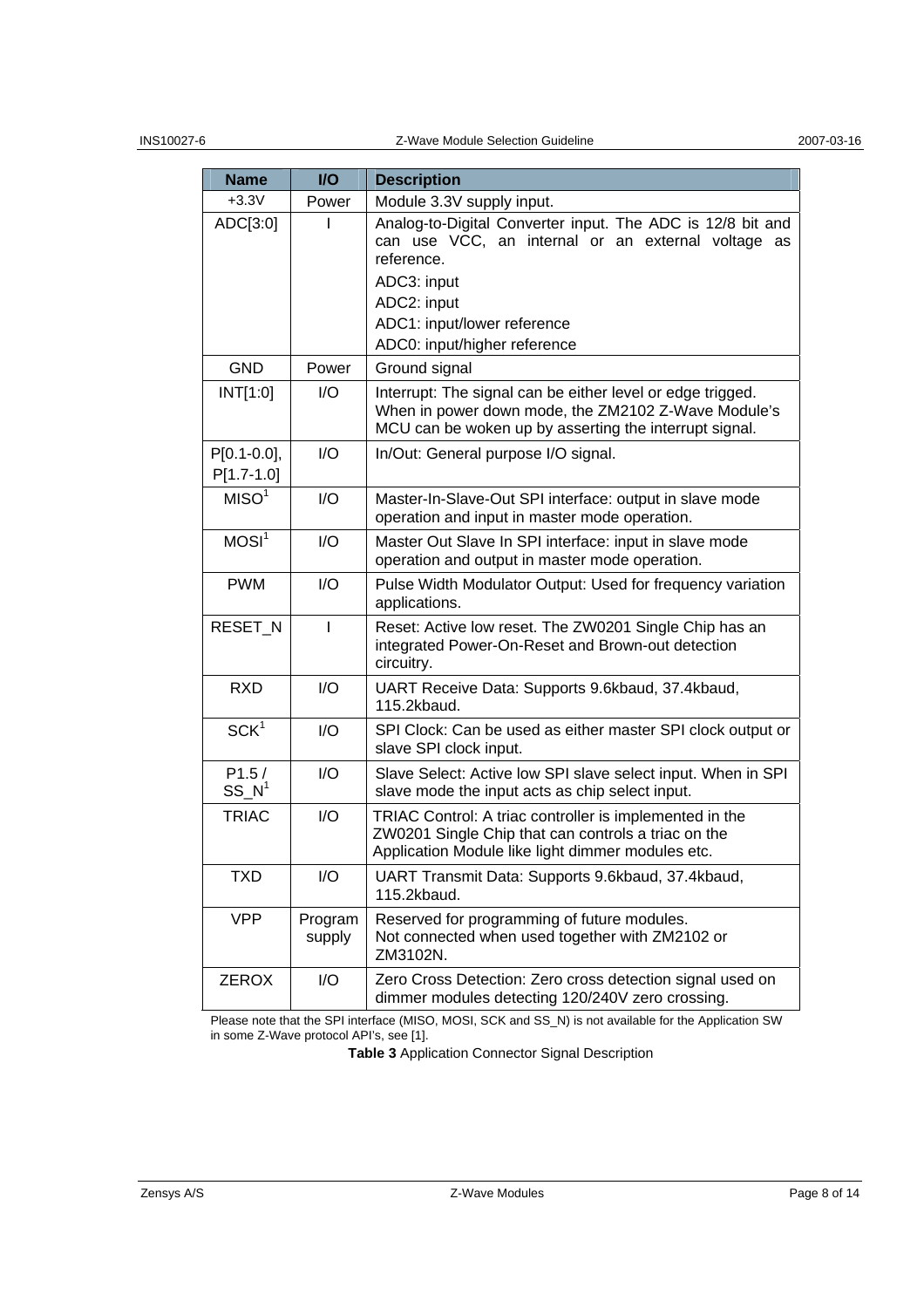#### **3.4 ZM2106C/ZM3106C Physical Specification**

| Physical                        | <b>Description</b>   |  |
|---------------------------------|----------------------|--|
| Dimension (H x W x D)           | 8 mm x 21 mm x 30 mm |  |
| Table & Dhuaisel Cassifications |                      |  |



**Figure 3** ZM2106C/ZM3106C Z-Wave Module PCB outline (TOP VIEW – not to scale)

The Application Connector is a standard 2mm pitch 2x8 pin-row. When implementing the Z-Wave Module in a product, a 2mm pitch 1x3 pin-row (marked as C in figure 3) can be used for mechanical stability. Another 2mm pitch 1x3 pin row (marked as D in figure 3) can be used to connect the Z-Wave Module to a PCB antenna or a SMA connector on the Application Module. Alternatively a wire antenna can be mounted directly in the middle hole of pin row D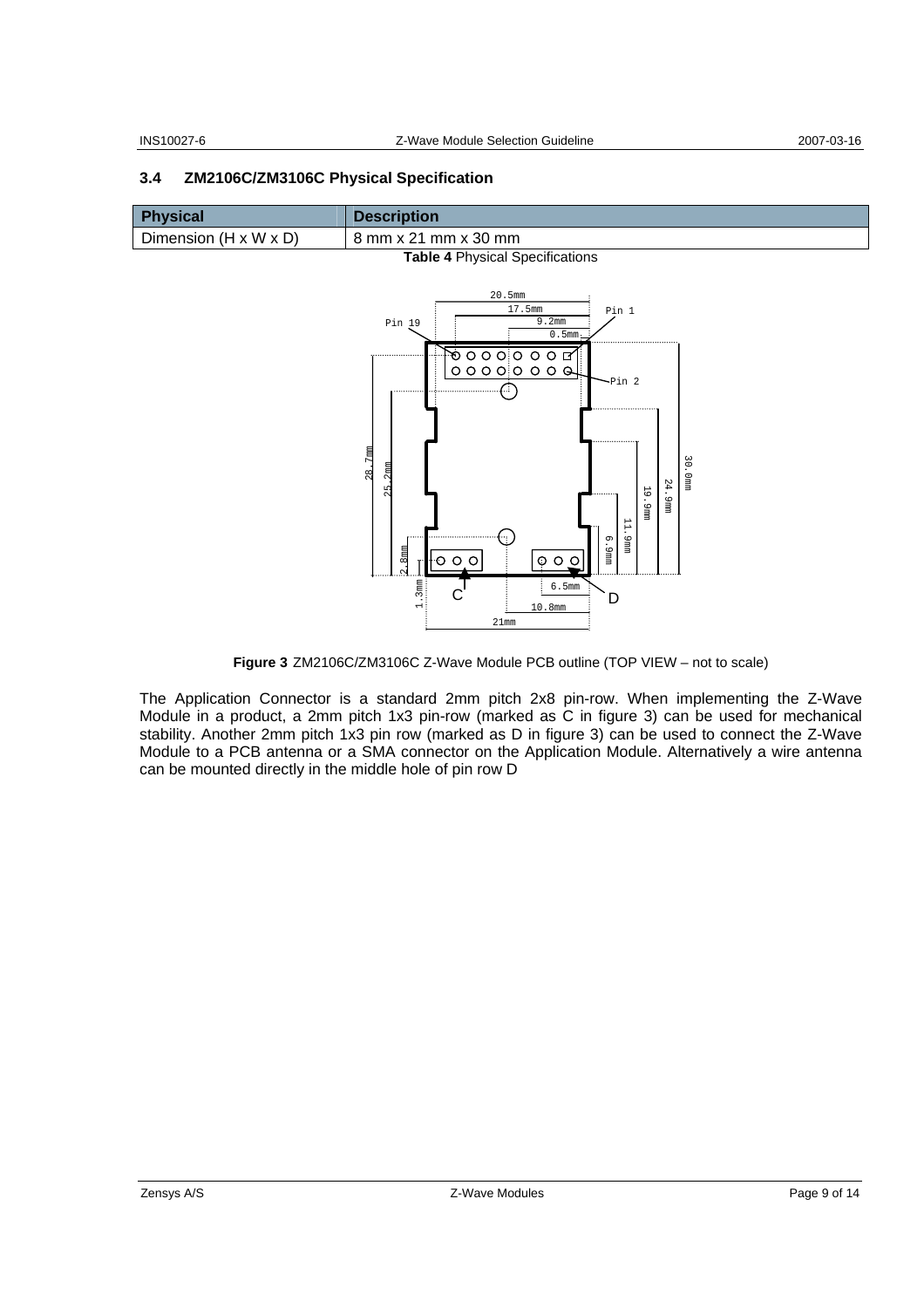### **3.5 ZM2120C/ZM3120C Physical Specification**

| <b>Physical</b>                   | <b>Description</b>                           |
|-----------------------------------|----------------------------------------------|
| Dimension $(H \times W \times D)$ | $^{\prime}$ mm x 50 mm x 40.5 mm $^{\prime}$ |
| Mounting holes                    | $\tau$ wo holes.                             |



**Figure 3** ZM2120C/ZM3120C Z-Wave Module PCB outline

The Application Connector is a standard 2mm pitch 2x10 pin-row. The holes H1 and H2 are un-plated holes that can be used for support attachment or other mechanical stability mechanisms. S1 is the optional on-board push button.

Note that the component placement coordinates for the SMA connector are different between the ZM1220 and ZM2120C / ZM3120C modules. The SMA connector is shifted by 1.75mm on the ZW2120C / ZW3120C modules compared to ZM1220. Refer to the PCB documentation for precise coordinates.

### **3.6 ZM2102/ZM3102N Physical Specification**

| <b>Physical Specification</b> | <b>Description</b>                                   |
|-------------------------------|------------------------------------------------------|
| Size                          | 12.5mm. x 13.6mm. x 2.4mm (0.492" x 0.535" x 0.094") |
| Weight                        | TBD g (TBD oz)                                       |
| <b>Castellation Notches</b>   | 18                                                   |

**Table 6** Physical Specifications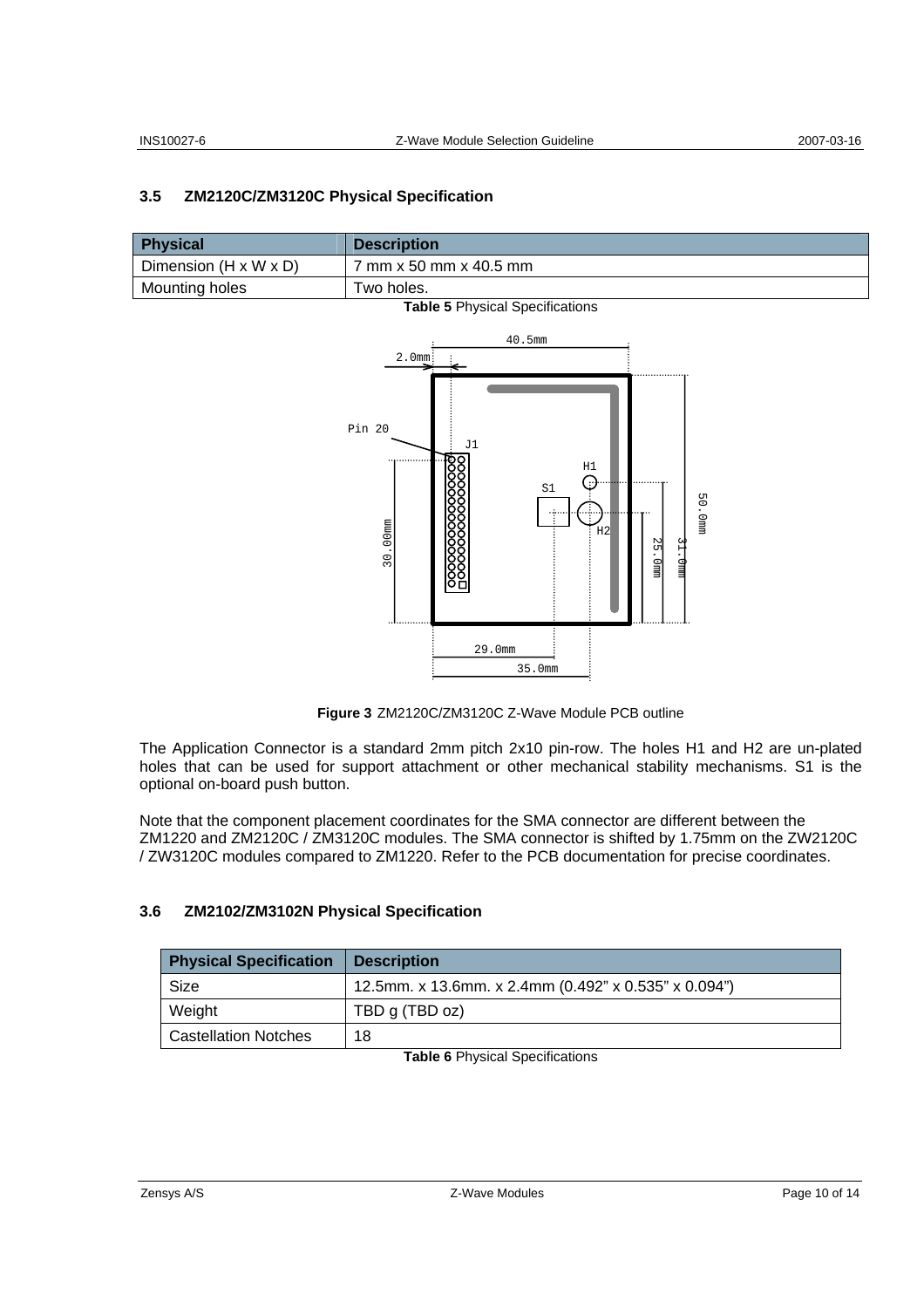

**Figure 4** ZM2102/ZM3102N Z-Wave Module PCB outline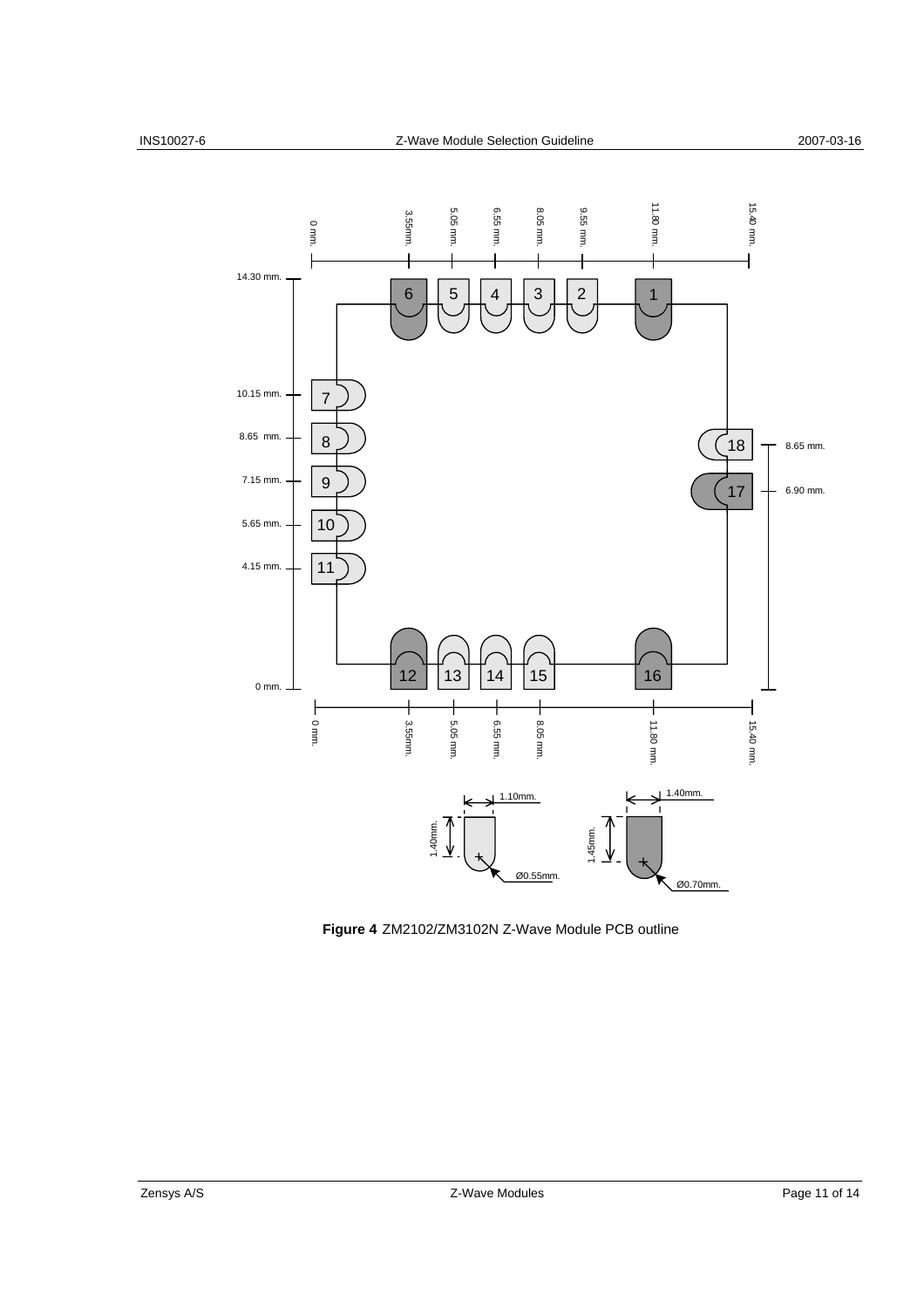### **4 Z-WAVE API'S AND Z-WAVE MODULE SELECTION**

The table below lists which Z-Wave Modules that can be used when using the available Z-Wave SW API's for the application in question. Please refer to [1] for information on how to choose which of the six API's listed in Table 7 to use.

Please note that while applications using the Slave API will be able to run on all the available module types the Application SW will not be able to access the additional HW mounted on the modules if you do not use one of the API's that support the additional HW (e.g. Enhanced Slave API).

| <b>Z-Wave Module Selection Guide</b> |                      |              |           |                   |                    |               |                 |             |
|--------------------------------------|----------------------|--------------|-----------|-------------------|--------------------|---------------|-----------------|-------------|
| <b>API Selection</b>                 |                      |              |           |                   |                    | Z-Wave Module | HW              |             |
|                                      |                      |              |           |                   |                    | Name          | Options         |             |
|                                      |                      |              | Χ         | Χ                 |                    | ZM2102        |                 |             |
| X                                    | Χ                    | Χ            | Χ         | Χ                 | Χ                  | ZM2106C-E     | Х               |             |
| Χ                                    | Χ                    | Χ            | Χ         | Χ                 | Χ                  | ZM2120C-E     | Χ               | X           |
| X                                    | Χ                    | Χ            | Χ         | X                 | Χ                  | ZM2120C-EW    | Χ               | X           |
|                                      |                      |              | Χ         | Χ                 |                    | ZM3102N       |                 |             |
| Χ                                    | Χ                    | Χ            | X         | Χ                 | Χ                  | ZM3106C-E     | Χ               |             |
| X                                    | Χ                    | Χ            | Χ         | Χ                 | Χ                  | ZM3120C-E     | Χ               | Χ           |
| Χ                                    | Χ                    | Χ            | Χ         | Χ                 | Χ                  | ZM3120C-EW    | Χ               | X           |
| Portable Controller API              | Static Controller AP | Installer AP | Slave API | Routing Slave API | Enhanced Slave API |               | External EEPROM | Push Button |

**Table 7** Z-Wave Module Selection Guide

| Z-Wave Module | Zensys BOM P/N <sup>1</sup> |           |            |           |  |  |  |  |
|---------------|-----------------------------|-----------|------------|-----------|--|--|--|--|
| Z-Wave Module | EU                          | US.       | <b>ANZ</b> | <b>HK</b> |  |  |  |  |
| Name          | 868.42MHz                   | 908.42MHz | 921.42MHz  | 919.82MHz |  |  |  |  |
| ZM2102        | 370100621                   | 370100620 | <b>NA</b>  | NA.       |  |  |  |  |
| ZM2106C-E     | 370100681                   | 370100660 | <b>NA</b>  | <b>NA</b> |  |  |  |  |
| ZM2120C-E     | 370100711                   | 370100632 | <b>NA</b>  | <b>NA</b> |  |  |  |  |
| ZM2120C-EW    | 370100710                   | 370100630 | <b>NA</b>  | <b>NA</b> |  |  |  |  |
| ZM3102N       | 370100770                   | 370100760 | 370100830  | 370100830 |  |  |  |  |
| ZM3106C-E     | 370100860                   | 370100850 | 370100870  | 370100870 |  |  |  |  |
| ZM3120C-E     | 370100811                   | 370100801 | 370100840  | 370100840 |  |  |  |  |
| ZM3120C-EW    | 370100810                   | 370100800 | 370100820  | 370100820 |  |  |  |  |

1. Please contact Zensys A/S for information about the latest revision numbers of these BOM's.

**Table 8** Z-Wave Module BOM P/N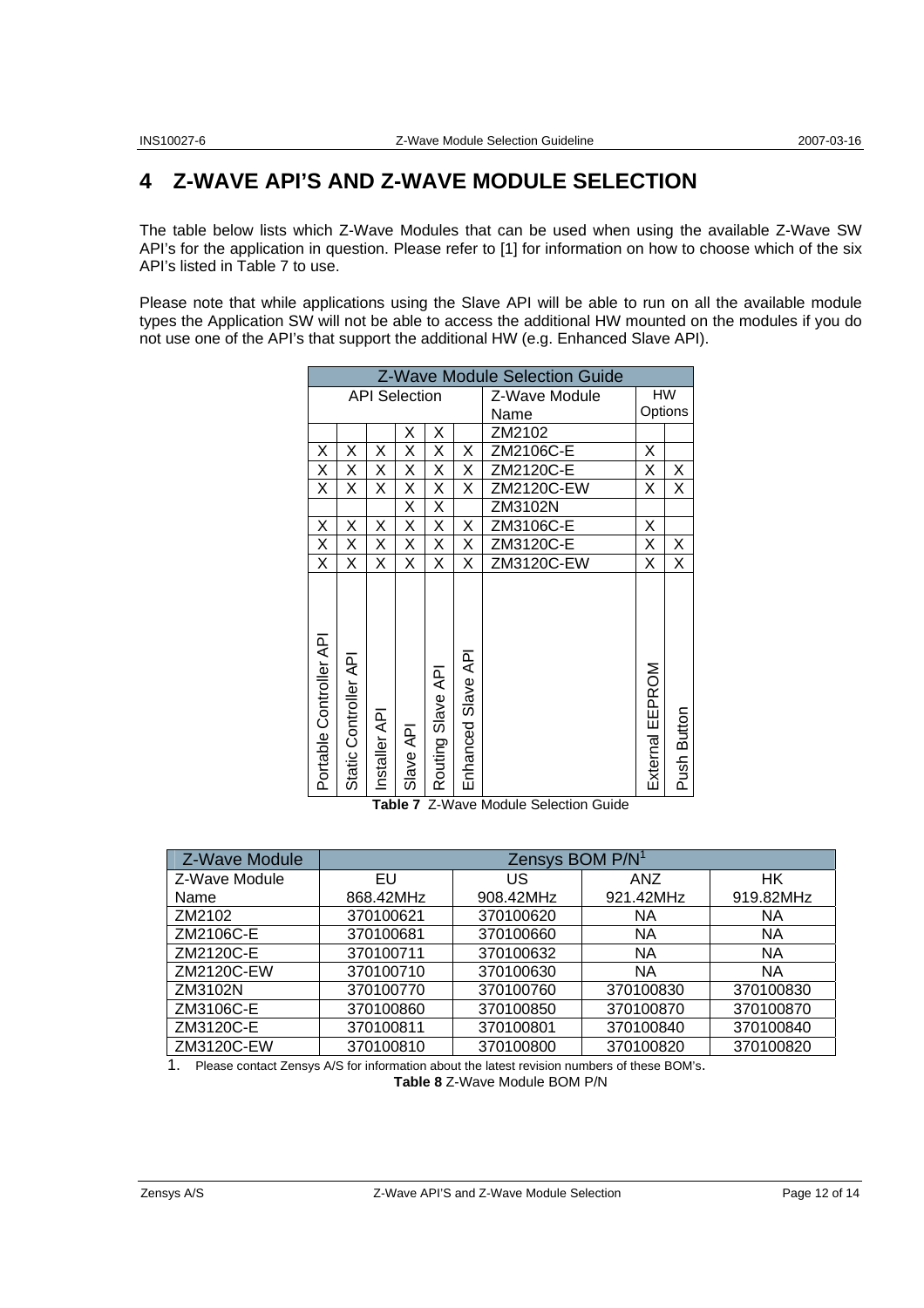### **APPENDIX A NAMING OF 100 SERIES MODULES**

Explanation of the ZW0102 based Z-Wave Module naming. These modules are not recommended to be used in new products.



**Figure 5** ZW0102 Z-Wave Module Naming